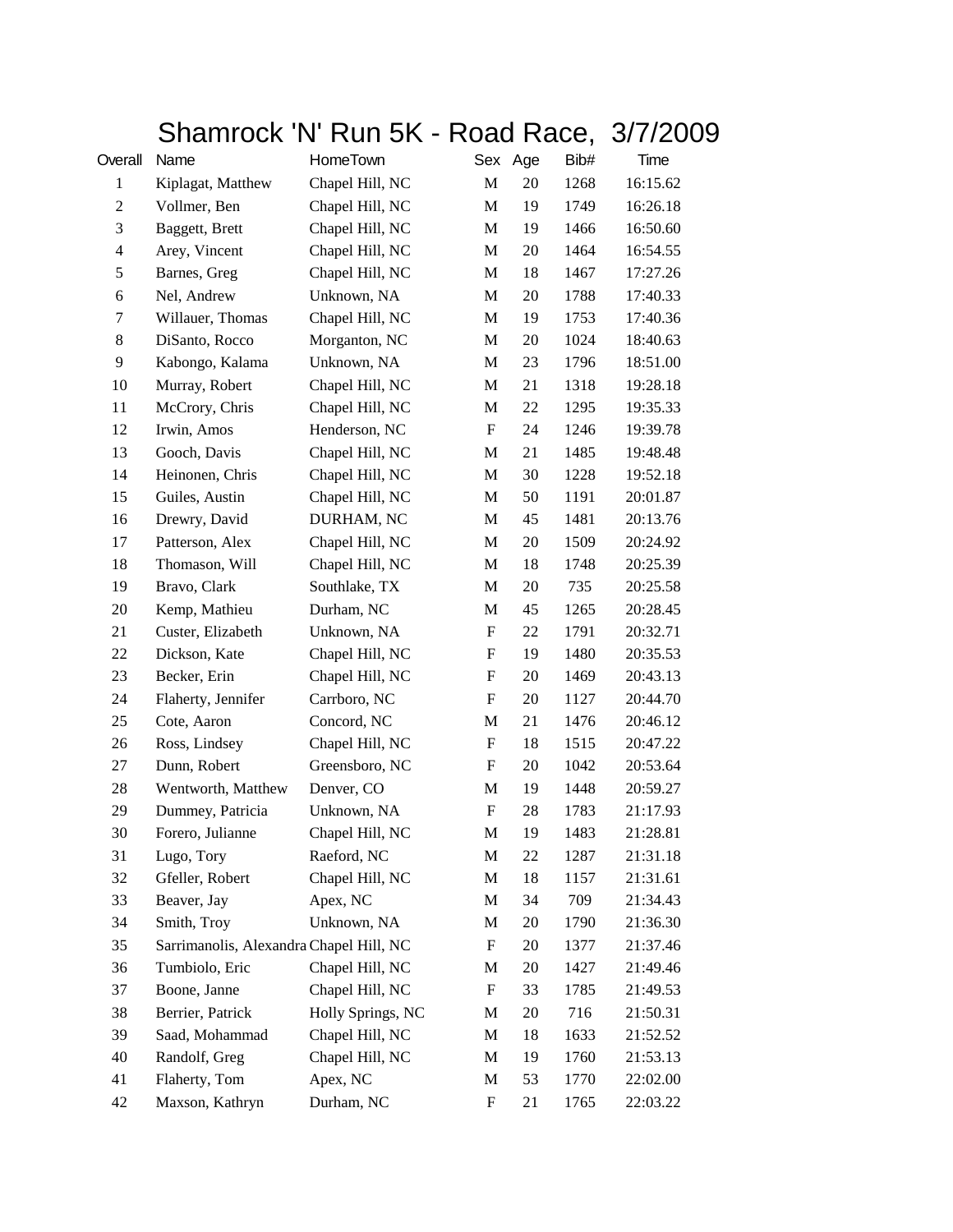| 43 | Harris, Tim          | Greensboro, NC    | M                         | 54 | 1488 | 22:05.48 |
|----|----------------------|-------------------|---------------------------|----|------|----------|
| 44 | Williams, Emily      | Chapel Hill, NC   | ${\bf F}$                 | 22 | 1754 | 22:06.58 |
| 45 | Gutierrez, Amanda    | Chapel Hill, NC   | $\boldsymbol{\mathrm{F}}$ | 22 | 1487 | 22:06.84 |
| 46 | Vogt, Robert         | Chapel Hill, NC   | M                         | 22 | 1437 | 22:20.37 |
| 47 | Webb, Deryl          | charlotte, nc     | M                         | 20 | 1752 | 22:24.09 |
| 48 | Saintsing, James     | Greensboro, NC    | M                         | 51 | 1376 | 22:28.28 |
| 49 | Overton, Lewis       | Chapel Hill, NC   | M                         | 21 | 1508 | 22:29.07 |
| 50 | Peterson, Niklas     | charlotte, nc     | M                         | 20 | 1336 | 22:38.96 |
| 51 | Unger, Joshua        | Unknown, NA       | M                         | 20 | 1795 | 22:39.06 |
| 52 | Hannapel, Nora       | Chapel Hill, NC   | $\boldsymbol{\mathrm{F}}$ | 18 | 1218 | 22:42.14 |
| 53 | Reid, Thomas         | Chapel Hill, NC   | M                         | 20 | 1348 | 22:42.85 |
| 54 | Riggins, Melissa     | Chapel Hill, NC   | F                         | 20 | 1356 | 22:49.34 |
| 55 | Scroggins, Kara      | Unknown, NA       | $\boldsymbol{\mathrm{F}}$ | 20 | 1793 | 22:52.35 |
| 56 | Minton, Ward         | Unknown, NA       | M                         | 20 | 2100 | 22:55.82 |
| 57 | Branson, Sheri       | Chapel Hill, NC   | $\boldsymbol{\mathrm{F}}$ | 50 | 1472 | 22:57.18 |
| 58 | Trail, Nicole        | Elon, NC          | ${\bf F}$                 | 20 | 1423 | 23:02.59 |
| 59 | Power, Greg          | Pittsboro, NC     | M                         | 25 | 1342 | 23:04.05 |
| 60 | Vaughan, Justin      | Chapel Hill, NC   | M                         | 22 | 1434 | 23:07.47 |
| 61 | Gordek, Harper       | Durham, NC        | M                         | 31 | 1486 | 23:12.27 |
| 62 | Kayye, Gary          | Chapel Hill, NC   | M                         | 35 | 1261 | 23:14.59 |
| 63 | Ruhl, John           | Asheville, NC     | M                         | 17 | 1372 | 23:18.71 |
| 64 | Hart-Unger, Sarah    | Chapel Hill, NC   | F                         | 28 | 1220 | 23:19.37 |
| 65 | Piece, Benjamin      | Chapel Hill, NC   | M                         | 20 | 1511 | 23:20.17 |
| 66 | Bowling, Mark        | Unknown, NA       | M                         | 36 | 1784 | 23:23.40 |
| 67 | Huskins, Alexandra   | Winston-Salem, NC | ${\rm F}$                 | 20 | 1244 | 23:27.36 |
| 68 | Bousaba, Joseph      | CHARLOTTE, NC     | M                         | 21 | 1471 | 23:35.48 |
| 69 | Gauss, Dan           | Chapel Hill, NC   | M                         | 18 | 1146 | 23:45.03 |
| 70 | Wyatt, Parker        | Raleigh, NC       | M                         | 9  | 1455 | 23:45.95 |
| 71 | Miller, Scott        | Raleigh, NC       | M                         | 46 | 1769 | 23:46.12 |
| 72 | Maurette, Pablo      | Chapel Hill, NC   | M                         | 29 | 1292 | 23:46.66 |
| 73 | Kalavsky, Mickey     | DURHAM, NC        | M                         | 32 | 1256 | 23:54.40 |
| 74 | Crawford-Butts, Jeff | Fuquay-Varina, NC | M                         | 24 | 1000 | 23:55.53 |
| 75 | Clerkin, Patrick     | Sanford, NC       | M                         | 21 | 989  | 24:02.76 |
| 76 | Atchison, Gregory    | Chapel Hill, NC   | M                         | 53 | 702  | 24:04.47 |
| 77 | Royster, Kris        | Durham, NC        | M                         | 33 | 1371 | 24:04.93 |
| 78 | Frac, Kevin          | Chapel Hill, NC   | M                         | 19 | 1132 | 24:05.67 |
| 79 | Keating, Elizabeth   | Charlotte, NC     | $\boldsymbol{F}$          | 52 | 1264 | 24:06.17 |
| 80 | Wallace, Robert      | DURHAM, NC        | M                         | 52 | 1441 | 24:07.17 |
| 81 | Padgett, Zane        | Unknown, NA       | M                         | 20 | 1787 | 24:07.47 |
| 82 | Mann, Becca          | Unknown, NA       | F                         | 18 | 1912 | 24:07.53 |
| 83 | Bartsch, Christan    | Chapel Hill, NC   | F                         | 22 | 1468 | 24:08.72 |
| 84 | Dwyer, James         | Knightdale, NC    | M                         | 27 | 1057 | 24:11.21 |
| 85 | Kuhn, Elizabeth      | Boca Raton, FL    | $\boldsymbol{\mathrm{F}}$ | 21 | 1767 | 24:15.48 |
| 86 | Moyles, Daniel       | Carrboro, NC      | M                         | 23 | 1759 | 24:26.27 |
|    |                      |                   |                           |    |      |          |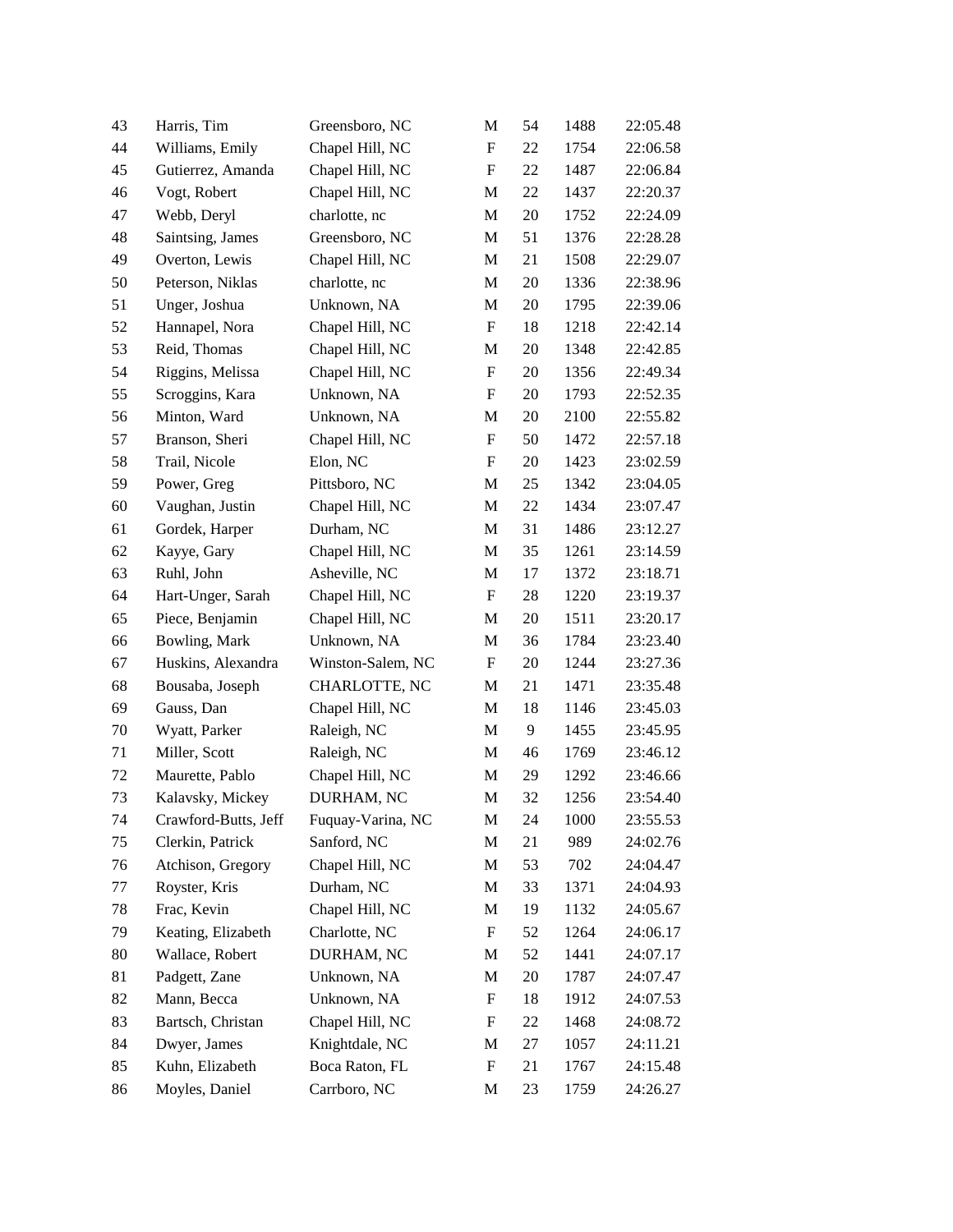| 87  | Sullivan, Lauren      | Chapel Hill, NC   | $\boldsymbol{\mathrm{F}}$ | 18 | 1409 | 24:27.93 |
|-----|-----------------------|-------------------|---------------------------|----|------|----------|
| 88  | McLeane, William      | Chapel Hill, NC   | $\mathbf M$               | 18 | 1298 | 24:28.01 |
| 89  | Christian, Holly      | Unknown, NA       | $\boldsymbol{\mathrm{F}}$ | 58 | 1778 | 24:34.60 |
| 90  | Paulson, Kathryn      | Chapel Hill, NC   | $\mathbf F$               | 23 | 1332 | 24:37.71 |
| 91  | Carlstein, Joey       | Chapel Hill, NC   | M                         | 13 | 882  | 24:39.70 |
| 92  | Kane, Ryan            | Chapel Hill, NC   | M                         | 21 | 1257 | 24:43.31 |
| 93  | Wassil, Gregory       | Cary, NC          | M                         | 39 | 1445 | 24:47.47 |
| 94  | Touloupas II, John    | Chapel Hill, NC   | M                         | 20 | 1422 | 24:49.53 |
| 95  | Osborne, Judy         | Charlotte, NC     | $\mathbf F$               | 55 | 1326 | 24:51.50 |
| 96  | Osborne, Abby         | Charlotte, NC     | $\mathbf F$               | 19 | 1325 | 24:51.57 |
| 97  | Sisson, Mary          | New Caana, CT     | $\boldsymbol{\mathrm{F}}$ | 20 | 1391 | 24:52.63 |
| 98  | Cooper, Will          | Chapel Hill, NC   | F                         | 19 | 1475 | 24:55.65 |
| 99  | Crume, Richard        | Chapel Hill, NC   | M                         | 56 | 1794 | 24:57.51 |
| 100 | Gavalas, Nic          | Chapel Hill, NC   | M                         | 23 | 1151 | 24:59.03 |
| 101 | Arp, Kelsey           | Raleigh, NC       | $\mathbf F$               | 22 | 701  | 25:00.10 |
| 102 | Schwartz, Cody        | Chapel Hill, NC   | M                         | 24 | 1380 | 25:04.71 |
| 103 | Waters, Jimmy         | Chapel Hill, NC   | M                         | 20 | 1446 | 25:07.84 |
| 104 | Ryan, Dan             | Chapel Hill, NC   | M                         | 23 | 1374 | 25:08.46 |
| 105 | Bostick, Victoria     | Durham, NC        | $\mathbf F$               | 25 | 729  | 25:09.95 |
| 106 | Brown, Jesse          | Sanford, NC       | M                         | 22 | 744  | 25:11.81 |
| 107 | Resnick, Jared        | Chapel Hill, NC   | M                         | 41 | 1350 | 25:13.09 |
| 108 | Waldthausen, Vicky    | Chapel Hill, NC   | F                         | 18 | 1439 | 25:16.78 |
| 109 | McArthur, Shannon     | Chapel Hill, NC   | M                         | 21 | 1499 | 25:24.28 |
| 110 | Perz, Jessy           | Chapel Hill, NC   | M                         | 21 | 1510 | 25:28.95 |
| 111 | Armento, Aubrey       | Chapel Hill, NC   | $\mathbf F$               | 19 | 1465 | 25:29.94 |
| 112 | Zapko, Christy        | Chapel Hill, NC   | F                         | 20 | 1756 | 25:30.09 |
| 113 | Daly, Patrick         | Chapel Hill, NC   | M                         | 18 | 1009 | 25:31.53 |
| 114 | Deekens, Victor       | Durham, NC        | M                         | 36 | 1018 | 25:38.25 |
| 115 | Fincher, Leslie       | Chapel Hill, NC   | $\mathbf F$               | 19 | 1124 | 25:41.42 |
| 116 | Swift, Madelyn        | Parkton, MD       | $\mathbf F$               | 19 | 1746 | 25:47.13 |
| 117 | Cardwell, Ramsey      | Chapel Hill, NC   | M                         | 20 | 867  | 25:47.28 |
| 118 | Tsahakis, James       | Raleigh, NC       | M                         | 21 | 1426 | 25:50.54 |
| 119 | Berry, James          | Chapel Hill, NC   | M                         | 38 | 717  | 25:53.92 |
| 120 | Bailey, Jenna         | Unknown, NA       | $\boldsymbol{F}$          | 20 | 1780 | 25:56.32 |
| 121 | Leelou, Brittney      | Chapel Hill, NC   | F                         | 21 | 1278 | 26:05.22 |
| 122 | Alexander, Mason      | Charlotte, NC     | M                         | 15 | 614  | 26:06.25 |
| 123 | Versprille, Adam      | Chapel Hill, NC   | M                         | 20 | 1436 | 26:11.69 |
| 124 | Hasbrouck, Sadie      | Chapel Hill, NC   | $\boldsymbol{\mathrm{F}}$ | 18 | 1221 | 26:12.12 |
| 125 | Giles, Leah           | winston-salem, nc | $\boldsymbol{F}$          | 23 | 1166 | 26:17.12 |
| 126 | Peters, Sara          | Chapel Hill, NC   | F                         | 22 | 1334 | 26:18.53 |
| 127 | Brown, Anna           | Charlotte, NC     | $\boldsymbol{F}$          | 23 | 740  | 26:19.35 |
| 128 | Becilla, Olivia       | Chapel Hill, NC   | $\boldsymbol{F}$          | 21 | 710  | 26:19.49 |
| 129 | Cappellari, Catherine | Chapel Hill, NC   | F                         | 20 | 810  | 26:20.69 |
| 130 | Strouse, Sam          | Chapel Hill, NC   | M                         | 21 | 1408 | 26:21.37 |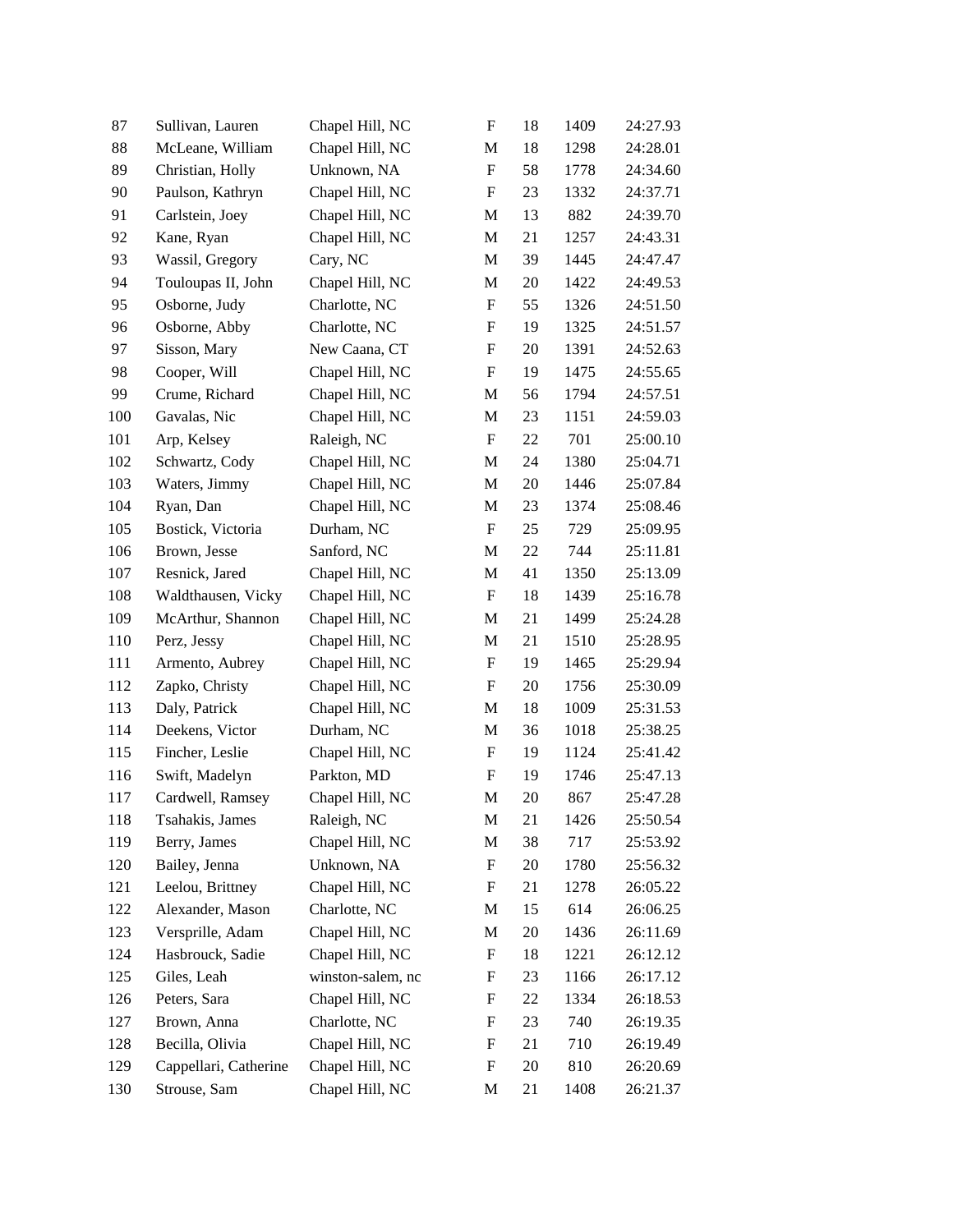| 131 | Yohe, Peter          | Durham, NC        | M                         | 32 | 1456 | 26:25.09 |
|-----|----------------------|-------------------|---------------------------|----|------|----------|
| 132 | Maples, Morgan       | Chapel Hill, NC   | ${\bf F}$                 | 18 | 1290 | 26:25.87 |
| 133 | Shaia, Kathryn       | Chapel Hill, NC   | $\boldsymbol{\mathrm{F}}$ | 22 | 1386 | 26:27.34 |
| 134 | Smith, Grace         | Chapel Hill, NC   | ${\rm F}$                 | 21 | 1741 | 26:29.72 |
| 135 | Ruhl, Leigh          | Asheville, NC     | F                         | 46 | 1373 | 26:31.62 |
| 136 | Ziglar, Lindsey      | Chapel Hill, NC   | ${\bf F}$                 | 16 | 1460 | 26:32.28 |
| 137 | Ziglar, Megan        | Chapel Hill, NC   | F                         | 39 | 1461 | 26:32.41 |
| 138 | Dudley, Leslie       | Phenix City, AL   | ${\bf F}$                 | 20 | 1041 | 26:36.89 |
| 139 | Haefele, Chad        | Chapel Hill, NC   | M                         | 26 | 1199 | 26:37.10 |
| 140 | Albright, Jenni      | Durham, NC        | ${\bf F}$                 | 28 | 1463 | 26:39.04 |
| 141 | Roberts, Anthea      | Raeford, NC       | ${\bf F}$                 | 30 | 1357 | 26:46.70 |
| 142 | Esporas, Scott       | Raleigh, NC       | M                         | 32 | 1102 | 26:57.50 |
| 143 | Held, Gary           | Chapel Hill, NC   | $\mathbf M$               | 56 | 1799 | 26:58.77 |
| 144 | Turek, Kathleen      | WAKE FOREST, NC   | $\boldsymbol{\mathrm{F}}$ | 20 | 1428 | 27:00.76 |
| 145 | Resnick, Michael     | Chapel Hill, NC   | M                         | 41 | 1351 | 27:01.34 |
| 146 | Taylor, Britt Anliza | Chapel Hill, NC   | M                         | 19 | 1747 | 27:03.48 |
| 147 | Doyle, Matthew       | Chapel Hill, NC   | M                         | 23 | 1038 | 27:03.62 |
| 148 | Oliver, Jessica      | Chapel Hill, NC   | ${\bf F}$                 | 23 | 1324 | 27:09.56 |
| 149 | Smith, Doug          | Durham, NC        | M                         | 37 | 1764 | 27:11.50 |
| 150 | LaTrent, Sarah       | Unknown, NA       | $\boldsymbol{\mathrm{F}}$ | 21 | 1800 | 27:11.52 |
| 151 | Delk, Bethany        | <b>GRAHAM, NC</b> | F                         | 24 | 1022 | 27:12.56 |
| 152 | Yavorski, Julianne   | Charlotte, NC     | F                         | 19 | 1755 | 27:13.32 |
| 153 | Hawke, Roy           | CARY, NC          | M                         | 59 | 1223 | 27:24.28 |
| 154 | Haubert, Blaise      | Hillsborough, NC  | M                         | 18 | 1222 | 27:24.34 |
| 155 | Roess, Breanne       | Chapel Hill, NC   | $\boldsymbol{\mathrm{F}}$ | 18 | 1365 | 27:24.92 |
| 156 | Doyle, Sarah         | Durham, NC        | F                         | 21 | 1040 | 27:35.56 |
| 157 | Loftis, Taylor       | Winston-Salem, NC | F                         | 21 | 1284 | 27:37.38 |
| 158 | Janick, Kristin      | Cary, NC          | ${\bf F}$                 | 20 | 1249 | 27:41.95 |
| 159 | Fritz, Brian         | Chapel Hill, NC   | M                         | 26 | 1142 | 27:42.09 |
| 160 | Cossa, Kim           | Chapel Hill, NC   | $\boldsymbol{\mathrm{F}}$ | 19 | 994  | 27:42.49 |
| 161 | Bertram, Betsy       | Efland, NC        | F                         | 17 | 718  | 27:44.24 |
| 162 | Walker, Katelynne    | Chapel Hill, NC   | F                         | 20 | 1750 | 27:44.93 |
| 163 | Stone, Caitlin       | Chapel Hill, NC   | F                         | 19 | 1743 | 27:47.39 |
| 164 | Amos, Joshua         | Raleigh, NC       | M                         | 26 | 648  | 27:47.69 |
| 165 | Hammer, Stephanie    | Chapel Hill, NC   | F                         | 21 | 1200 | 27:47.75 |
| 166 | Eudailey, Joshua     | Durham, NC        | M                         | 26 | 1111 | 27:48.07 |
| 167 | Walker, Kristine     | Waxhaw, NC        | ${\rm F}$                 | 20 | 1751 | 27:49.23 |
| 168 | Kronenfeld, Lauren   | Chapel Hill, NC   | ${\rm F}$                 | 20 | 1273 | 27:49.86 |
| 169 | Allen, Kendra        | Carrboro, NC      | ${\rm F}$                 | 26 | 627  | 27:56.60 |
| 170 | Caldwell, Heather    | Chapel Hill, NC   | F                         | 21 | 750  | 27:57.38 |
| 171 | Claborn, Amy         | Chapel Hill, NC   | ${\rm F}$                 | 20 | 987  | 28:00.72 |
| 172 | James, Jennifer      | Raleigh, NC       | $\boldsymbol{F}$          | 27 | 1248 | 28:10.70 |
| 173 | Wang, Alice          | Chapel Hill, NC   | $\boldsymbol{F}$          | 20 | 1442 | 28:12.90 |
| 174 | Murchison, Brad      | Charlotte, NC     | M                         | 52 | 1313 | 28:14.62 |
|     |                      |                   |                           |    |      |          |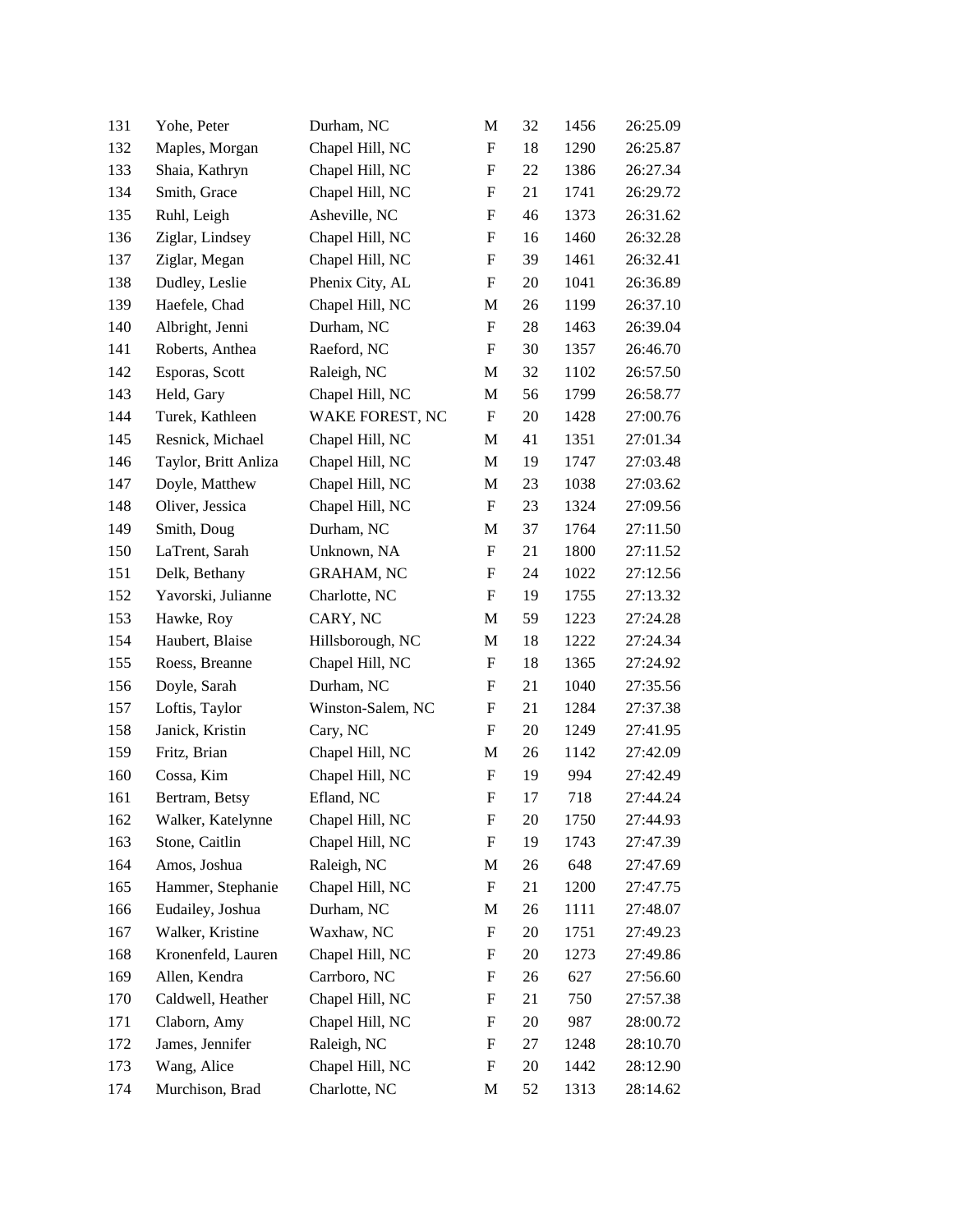| 175 | Long, Sarah                      | Carrboro, NC          | $\boldsymbol{\mathrm{F}}$ | 25     | 1497 | 28:16.04 |
|-----|----------------------------------|-----------------------|---------------------------|--------|------|----------|
| 176 | King, Catherine                  | Unknown, NA           | $\boldsymbol{\mathrm{F}}$ | 34     | 1792 | 28:17.05 |
| 177 | Crawford-Butts, Jeff             | Fuquay-Varina, NC     | $\boldsymbol{\mathrm{F}}$ | 21     | 998  | 28:23.21 |
| 178 | Bongiovanni, Dana                | Chapel Hill, NC       | $\boldsymbol{F}$          | 20     | 726  | 28:23.54 |
| 179 | Pauls, Dan                       | Unknown, NA           | M                         | 26     | 1775 | 28:30.46 |
| 180 | Gladin-Kramer, Amanda Durham, NC |                       | $\boldsymbol{\mathrm{F}}$ | 25     | 1173 | 28:33.17 |
| 181 | Boyce, Megan                     | Chapel Hill, NC       | F                         | 22     | 732  | 28:39.25 |
| 182 | Schmid, Kaitlyn                  | Chapel Hill, NC       | $\boldsymbol{\mathrm{F}}$ | 21     | 1378 | 28:39.27 |
| 183 | Thompsen, Heather                | Amherst, VA           | $\boldsymbol{F}$          | 21     | 1419 | 28:39.82 |
| 184 | Johnson, Jessica                 | Charlotte, NC         | M                         | 23     | 1252 | 28:52.56 |
| 185 | Eberly, Charles                  | Hampden-Sydney, VA    | M                         | $22\,$ | 1084 | 28:52.98 |
| 186 | Hay, Kathleen                    | Hampden-Sydney, VA    | $\boldsymbol{F}$          | 21     | 1224 | 28:53.02 |
| 187 | Nycum, Emily                     | Chapel Hill, NC       | $\boldsymbol{\mathrm{F}}$ | 18     | 1321 | 29:08.16 |
| 188 | Brown, Emily                     | Charlotte, NC         | $\mathbf F$               | 24     | 742  | 29:08.74 |
| 189 | Boyd, Brent                      | Unknown, NA           | M                         | 20     | 1907 | 29:15.69 |
| 190 | Ostrowski, Sarah                 | Durham, NC            | $\boldsymbol{\mathrm{F}}$ | 33     | 1327 | 29:16.38 |
| 191 | White, Cynthia                   | Raleigh, NC           | F                         | 16     | 1450 | 29:18.23 |
| 192 | Kelchner, David                  | Chapel Hill, NC       | M                         | 55     | 1757 | 29:19.69 |
| 193 | Leahy, Alessondra                | Charlotte, NC         | $\mathbf F$               | 20     | 1277 | 29:20.73 |
| 194 | Pruitt, Ivy                      | Oxford, NC            | F                         | 19     | 1344 | 29:24.56 |
| 195 | Cline, Chris                     | Chapel Hill, NC       | M                         | 24     | 990  | 29:25.29 |
| 196 | Hobart, Angela                   | Chapel Hill, NC       | F                         | 20     | 1235 | 29:30.96 |
| 197 | Meinrath, Jill                   | DURHAM, NC            | F                         | 22     | 1305 | 29:31.87 |
| 198 | Morris, Mia                      | Carrboro, NC          | $\boldsymbol{F}$          | 29     | 1798 | 29:35.65 |
| 199 | Smith, Lynn                      | Chapel Hill, NC       | $\mathbf F$               | 52     | 1395 | 29:38.62 |
| 200 | Smith, Lynn                      | Chapel Hill, NC       | M                         | 54     | 1396 | 29:39.37 |
| 201 | Enarson, Edward                  | Chapel Hill, NC       | M                         | 23     | 1101 | 29:39.66 |
| 202 | Holbrook, Gloria                 | Chapel Hill, NC       | F                         | 21     | 1236 | 29:53.43 |
| 203 | Guijarro, Marisa                 | Chapel Hill, NC       | $\boldsymbol{F}$          | 22     | 1190 | 29:54.49 |
| 204 | Rhew, Elizabeth                  | Chapel Hill, NC       | $\boldsymbol{F}$          | 19     | 1352 | 29:54.60 |
| 205 | Logue, Whitney                   | Raleigh, NC           | $\boldsymbol{\mathrm{F}}$ | 26     | 1285 | 29:55.49 |
| 206 | Hilber, Laura                    | Apex, NC              | F                         | 20     | 1231 | 29:56.30 |
| 207 | Dwyer, Mark                      | <b>BURLINGTON, NC</b> | M                         | 33     | 1082 | 30:00.98 |
| 208 | Carlstein, Ed                    | Chapel Hill, NC       | M                         | 50     | 881  | 30:02.23 |
| 209 | Carlstein, Anne                  | Chapel Hill, NC       | ${\rm F}$                 | 10     | 872  | 30:02.26 |
| 210 | Rice, Kelsey                     | Chapel Hill, NC       | F                         | 18     | 1355 | 30:04.05 |
| 211 | Trimmer, Julia                   | Chapel Hill, NC       | F                         | 43     | 1773 | 30:04.51 |
| 212 | Powell, Jess                     | Whiteville, NC        | F                         | 23     | 1513 | 30:04.55 |
| 213 | Power, Maryanne                  | Unknown, NA           | F                         | 20     | 1914 | 30:08.02 |
| 214 | Huh, Jeasun                      | Unknown, NA           | F                         | 21     | 1915 | 30:09.78 |
| 215 | Cherry, Elizabeth                | Raleigh, NC           | $\boldsymbol{F}$          | 23     | 968  | 30:13.68 |
| 216 | Powell, Coburn                   | Whiteville, NC        | M                         | 48     | 1339 | 30:16.34 |
| 217 | Desai, Nitisha                   | Chapel Hill, NC       | $\boldsymbol{F}$          | 20     | 1479 | 30:17.27 |
| 218 | Summers, Dana                    | Chapel Hill, NC       | F                         | 20     | 1410 | 30:19.41 |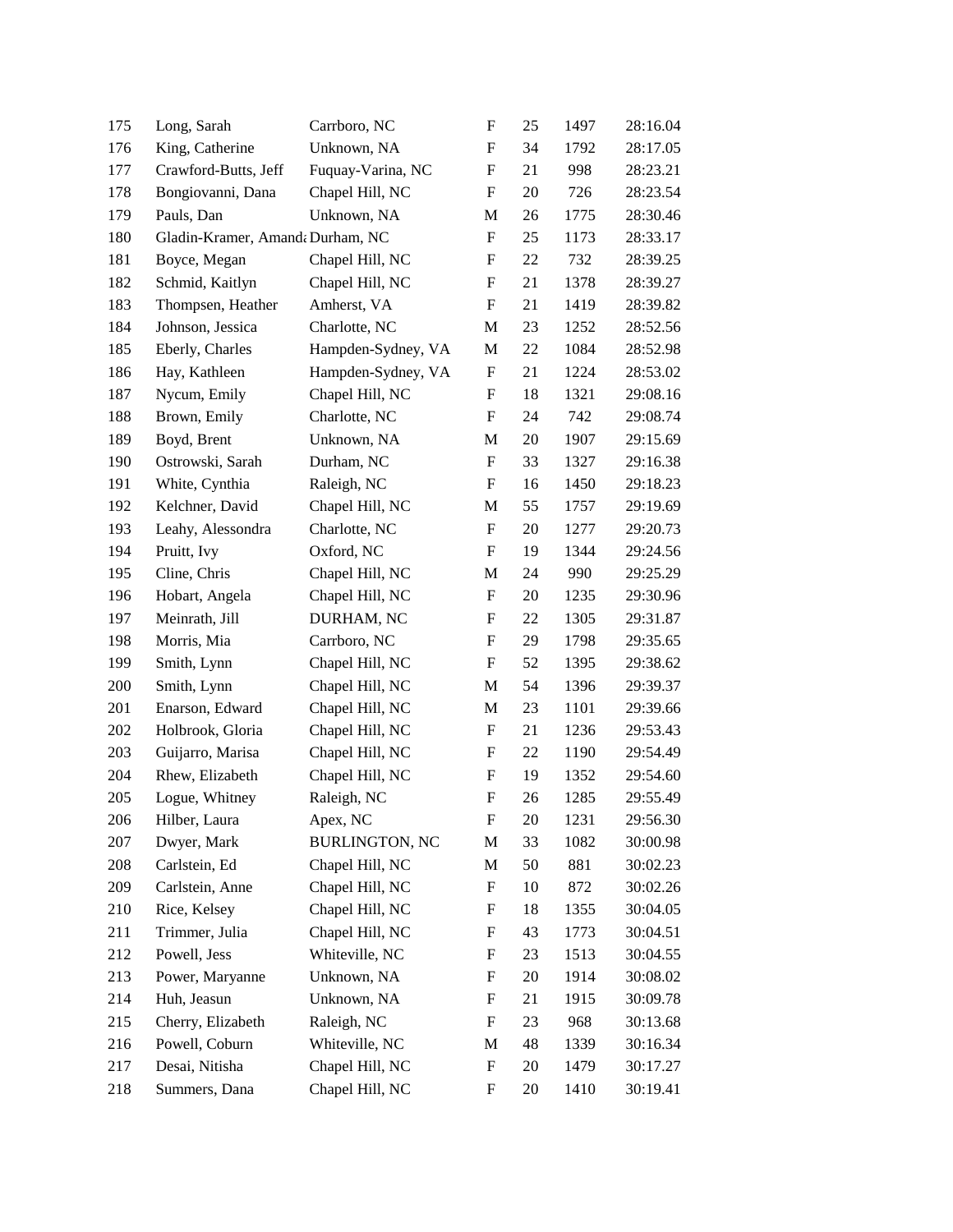| 219 | Slive, Lauren                            | Chapel Hill, NC  | $\boldsymbol{\mathrm{F}}$ | 21 | 1392 | 30:21.11 |
|-----|------------------------------------------|------------------|---------------------------|----|------|----------|
| 220 | Wiliford, Michael                        | Chapel Hill, NC  | M                         | 20 | 1451 | 30:22.56 |
| 221 | Biediger, Melissa                        | Chapel Hill, NC  | $\boldsymbol{\mathrm{F}}$ | 20 | 1470 | 30:22.57 |
| 222 | Pauls, Annie                             | Raleigh, NC      | F                         | 25 | 1774 | 30:27.00 |
| 223 | Chapman, Hollyn                          | Charlotte, NC    | $\boldsymbol{\mathrm{F}}$ | 26 | 966  | 30:28.05 |
| 224 | Bowen, Brittney                          | Sylva, NC        | $\mathbf F$               | 21 | 731  | 30:34.66 |
| 225 | Wei, Xu                                  | Chapel Hill, NC  | $\mathbf F$               | 21 | 1447 | 30:39.87 |
| 226 | Grinder, Teri                            | Cary, NC         | M                         | 52 | 1188 | 30:46.19 |
| 227 | Gorga, Caroline                          | Chapel Hill, NC  | $\mathbf F$               | 21 | 1179 | 30:54.05 |
| 228 | Wertly-Rotenberry, Juli: Chapel Hill, NC |                  | F                         | 37 | 1449 | 30:59.21 |
| 229 | Tedder, Chuck                            | Unknown, NA      | M                         | 20 | 1779 | 31:02.56 |
| 230 | McKinnis, Danielle                       | Chapel Hill, NC  | F                         | 22 | 1758 | 31:25.01 |
| 231 | Kernodle, Margaret                       | Chapel Hill, NC  | ${\bf F}$                 | 19 | 1495 | 31:29.87 |
| 232 | Kernodle, George                         | Chapel Hill, NC  | M                         | 20 | 1494 | 31:30.06 |
| 233 | Roggenbuck, Sharon                       | Hillsborough, NC | $\boldsymbol{\mathrm{F}}$ | 70 | 1366 | 31:32.08 |
| 234 | Trull, Chelsea                           | Raleigh, NC      | F                         | 21 | 1425 | 31:36.87 |
| 235 | Branson, Emily                           | Unknown, NA      | $\mathbf F$               | 17 | 1781 | 31:37.53 |
| 236 | Gibson, Gwyn                             | Raleigh, NC      | ${\bf F}$                 | 26 | 1159 | 31:38.09 |
| 237 | Thorndyke, Jordan                        | Unknown, NA      | F                         | 20 | 1776 | 31:45.99 |
| 238 | Lowrance, Anne                           | Chapel Hill, NC  | $\boldsymbol{\mathrm{F}}$ | 34 | 1286 | 31:46.24 |
| 239 | Shaw, James                              | CARY, NC         | F                         | 31 | 1387 | 31:50.03 |
| 240 | Tharp, Jamie                             | Durham, NC       | F                         | 42 | 1418 | 31:51.51 |
| 241 | Guiles, Elsbeth                          | Chapel Hill, NC  | M                         | 48 | 1192 | 31:53.80 |
| 242 | Schuster, Andrew                         | Lumberton, NC    | M                         | 31 | 1379 | 31:54.07 |
| 243 | Dwyer, Cathy                             | Durham, NC       | $\boldsymbol{\mathrm{F}}$ | 25 | 1048 | 31:59.07 |
| 244 | Donovan, Cynthia                         | Chapel Hill, NC  | $\mathbf F$               | 32 | 1037 | 31:59.35 |
| 245 | Power, Greg                              | Pittsboro, NC    | M                         | 59 | 1343 | 32:00.81 |
| 246 | Smith, Katie                             | Chapel Hill, NC  | ${\bf F}$                 | 25 | 1394 | 32:09.07 |
| 247 | Mirodipini, Carlos                       | Roxboro, NC      | M                         | 48 | 1311 | 32:09.52 |
| 248 | Zebrowski, Alexis                        | Durham, NC       | $\boldsymbol{\mathrm{F}}$ | 26 | 1459 | 32:34.90 |
| 249 | Young, Megan                             | Durham, NC       | $\mathbf F$               | 28 | 1457 | 32:35.02 |
| 250 | Morrissey, Ann                           | Rockingham, NC   | $\mathbf F$               | 19 | 1312 | 32:36.11 |
| 251 | Rotenberry, Mark                         | Chapel Hill, NC  | M                         | 49 | 1370 | 32:40.96 |
| 252 | Snow, Jennifer                           | RALEIGH, NC      | F                         | 25 | 1402 | 32:49.78 |
| 253 | Heaney, Alicia                           | Durham, NC       | F                         | 21 | 1226 | 32:53.94 |
| 254 | De Naples, Linda                         | Greensboro, NC   | F                         | 19 | 1477 | 32:59.60 |
| 255 | Dwyer, James                             | Knightdale, NC   | F                         | 25 | 1051 | 32:59.76 |
| 256 | Lama, Rinchen                            | Raleigh, NC      | $\mathbf F$               | 20 | 1274 | 33:00.04 |
| 257 | Powers, Bill                             | Unknown, NA      | M                         | 20 | 1797 | 33:00.32 |
| 258 | Snow, Jamie                              | RALEIGH, NC      | F                         | 25 | 1401 | 33:01.60 |
| 259 | Vozzo, Maria                             | Chapel Hill, NC  | $\mathbf F$               | 20 | 1438 | 33:03.83 |
| 260 | Johnson, Jessica                         | Charlotte, NC    | F                         | 22 | 1251 | 33:08.68 |
| 261 | Vaughn, Katherine                        | Raleigh, NC      | F                         | 23 | 1435 | 33:16.99 |
| 262 | Clerkin, Ashley                          | Sanford, NC      | F                         | 24 | 988  | 33:18.98 |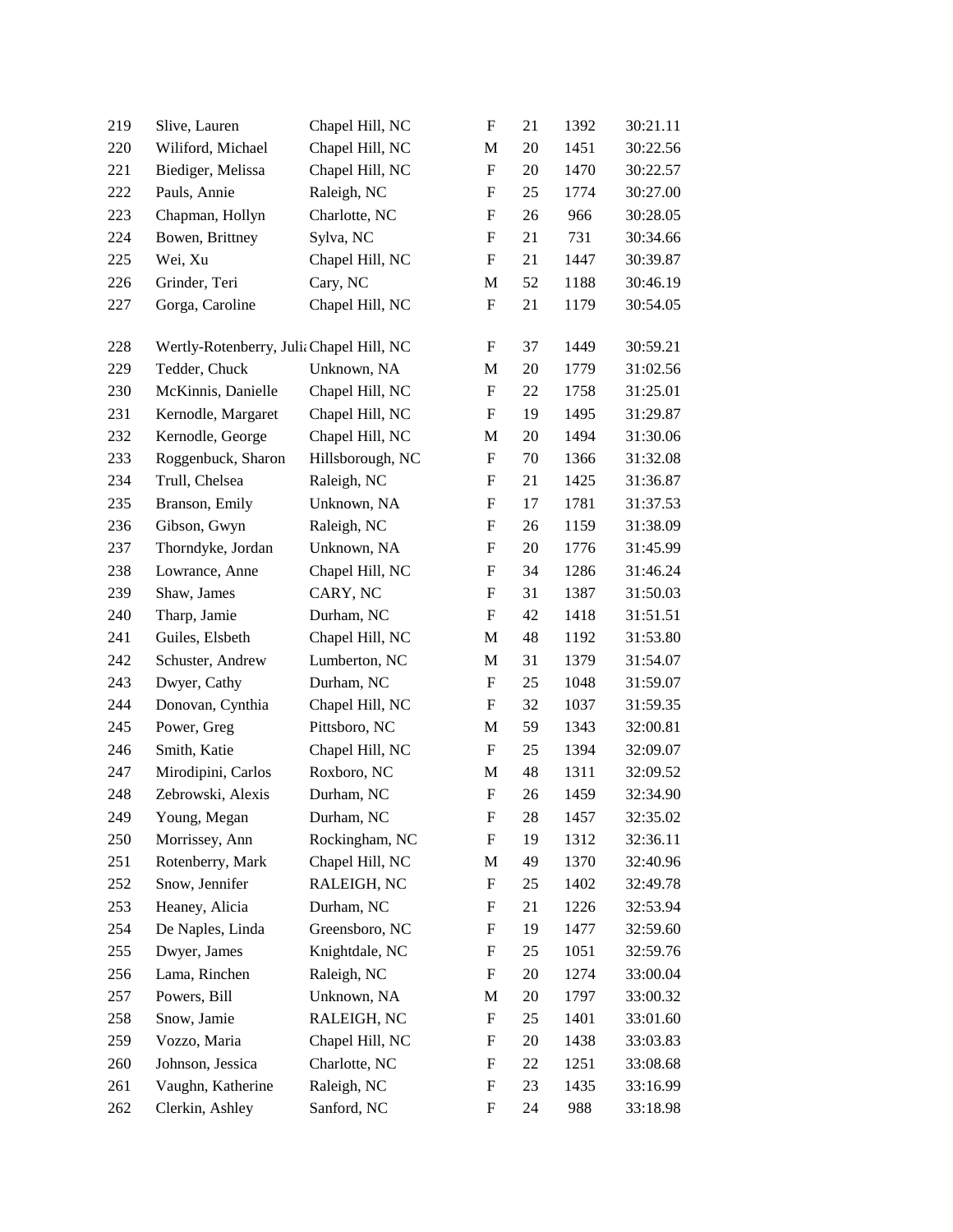| 263 | Bivins, Tamara                     | Chapel Hill, NC       | $\boldsymbol{\mathrm{F}}$ | 19 | 720  | 33:26.59 |
|-----|------------------------------------|-----------------------|---------------------------|----|------|----------|
| 264 | Warren, Blair                      | Chapel Hill, NC       | F                         | 19 | 1443 | 33:33.53 |
| 265 | Long, Izze                         | Unknown, NA           | $\boldsymbol{\mathrm{F}}$ | 8  | 1911 | 33:36.95 |
| 266 | Dwyer, Lisa                        | <b>BURLINGTON, NC</b> | $\boldsymbol{\mathrm{F}}$ | 33 | 1071 | 33:37.07 |
| 267 | Robinson, Alexandra                | Chapel Hill, NC       | F                         | 22 | 1360 | 33:40.02 |
| 268 | Howe, Lee Emma                     | Chapel Hill, NC       | $\boldsymbol{\mathrm{F}}$ | 21 | 1240 | 34:03.99 |
| 269 | McDonald, Shannon                  | RALEIGH, NC           | F                         | 33 | 1296 | 34:09.19 |
| 270 | Heskamp, Paige                     | Chapel Hill, NC       | F                         | 19 | 1230 | 34:11.31 |
| 271 | Casari, Esther                     | Fayetteville, NC      | $\boldsymbol{\mathrm{F}}$ | 35 | 963  | 34:14.30 |
| 272 | Murchison, Meredith                | Charlotte, NC         | F                         | 17 | 1316 | 34:15.10 |
| 273 | Lama, Dechen                       | Unknown, NA           | $\boldsymbol{\mathrm{F}}$ | 16 | 2101 | 34:15.45 |
| 274 | Baez, Raquel                       | Chapel Hill, NC       | M                         | 35 | 705  | 34:15.83 |
| 275 | Juranas, Pamela                    | DURHAM, NC            | F                         | 26 | 1255 | 34:21.44 |
| 276 | Winstead, Lauren                   | Chapel Hill, NC       | $\boldsymbol{\mathrm{F}}$ | 21 | 1762 | 34:26.95 |
| 277 | Brown, Ashley                      | Charlotte, NC         | F                         | 29 | 741  | 34:33.66 |
| 278 | Ellen, Melissa                     | Chapel Hill, NC       | M                         | 20 | 1085 | 34:33.79 |
| 279 | Dwyer, Meghan                      | Chapel Hill, NC       | F                         | 19 | 1083 | 34:49.72 |
| 280 | Brantley, Kate                     | Chapel Hill, NC       | $\boldsymbol{F}$          | 21 | 1473 | 34:51.15 |
| 281 | Ronay, Ashley                      | Greenville, NC        | $\boldsymbol{\mathrm{F}}$ | 20 | 1367 | 35:10.16 |
| 282 | Carucci, Sarah                     | Henderson, NC         | F                         | 24 | 940  | 35:25.97 |
| 283 | Humphries, Elizabeth B Roxboro, NC |                       | F                         | 46 | 1241 | 35:27.18 |
| 284 | Murchison, Duncan                  | Charlotte, NC         | M                         | 11 | 1314 | 35:41.97 |
| 285 | Kraus, Amanda                      | Fuquay-Varina, NC     | F                         | 20 | 1272 | 35:52.47 |
| 286 | Bluhn-Chertudi, Itta               | Durham, NC            | F                         | 28 | 722  | 36:00.86 |
| 287 | Beecroft, Darcy                    | Durham, NC            | $\boldsymbol{\mathrm{F}}$ | 25 | 711  | 36:12.70 |
| 288 | Zeng, Jiemin                       | Chapel Hill, NC       | $\boldsymbol{\mathrm{F}}$ | 19 | 1763 | 36:13.71 |
| 289 | Hunter, Carey                      | RALEIGH, NC           | M                         | 47 | 1243 | 36:34.97 |
| 290 | Delgado, Stephanie                 | Chapel Hill, NC       | F                         | 23 | 1021 | 36:43.28 |
| 291 | Ziglar, Rob                        | Chapel Hill, NC       | M                         | 11 | 1772 | 37:03.92 |
| 292 | Hirsch, Suzanne                    | Chapel Hill, NC       | $\boldsymbol{\mathrm{F}}$ | 27 | 1234 | 37:37.43 |
| 293 | Mendez, Karen                      | Unknown, NA           | F                         | 39 | 1782 | 37:53.56 |
| 294 | Gillespie, Laurel                  | Chapel Hill, NC       | F                         | 20 | 1484 | 38:13.49 |
| 295 | Briggs, Andrew                     | Butner, NC            | M                         | 77 | 1771 | 38:23.64 |
| 296 | Kayye, Gary                        | Chapel Hill, NC       | $\boldsymbol{F}$          | 15 | 1260 | 39:27.12 |
| 297 | Bentler, Ellie                     | Chapel Hill, NC       | F                         | 26 | 715  | 39:27.75 |
| 298 | Tise, Katie                        | Durham, NC            | F                         | 35 | 1421 | 39:30.07 |
| 299 | Roberts, Bill                      | Raleigh, NC           | $\mathbf M$               | 45 | 1358 | 39:35.34 |
| 300 | Lama, Rinchen                      | Raleigh, NC           | M                         | 59 | 1275 | 39:56.62 |
| 301 | Murchison, Lynne                   | Charlotte, NC         | $\boldsymbol{F}$          | 51 | 1315 | 41:02.61 |
| 302 | Albert, Rachel                     | Durham, NC            | F                         | 29 | 609  | 41:09.95 |
| 303 | Spitz, Kathleen                    | Chapel Hill, NC       | F                         | 59 | 1406 | 41:29.00 |
| 304 | Campbell, Ryan                     | Chapel Hill, NC       | M                         | 23 | 809  | 41:52.76 |
| 305 | Hirsch, Janice                     | WAKE FOREST, NC       | F                         | 37 | 1232 | 41:55.33 |
| 306 | Ander, Katelyn                     | Chapel Hill, NC       | $\boldsymbol{F}$          | 24 | 652  | 42:00.09 |